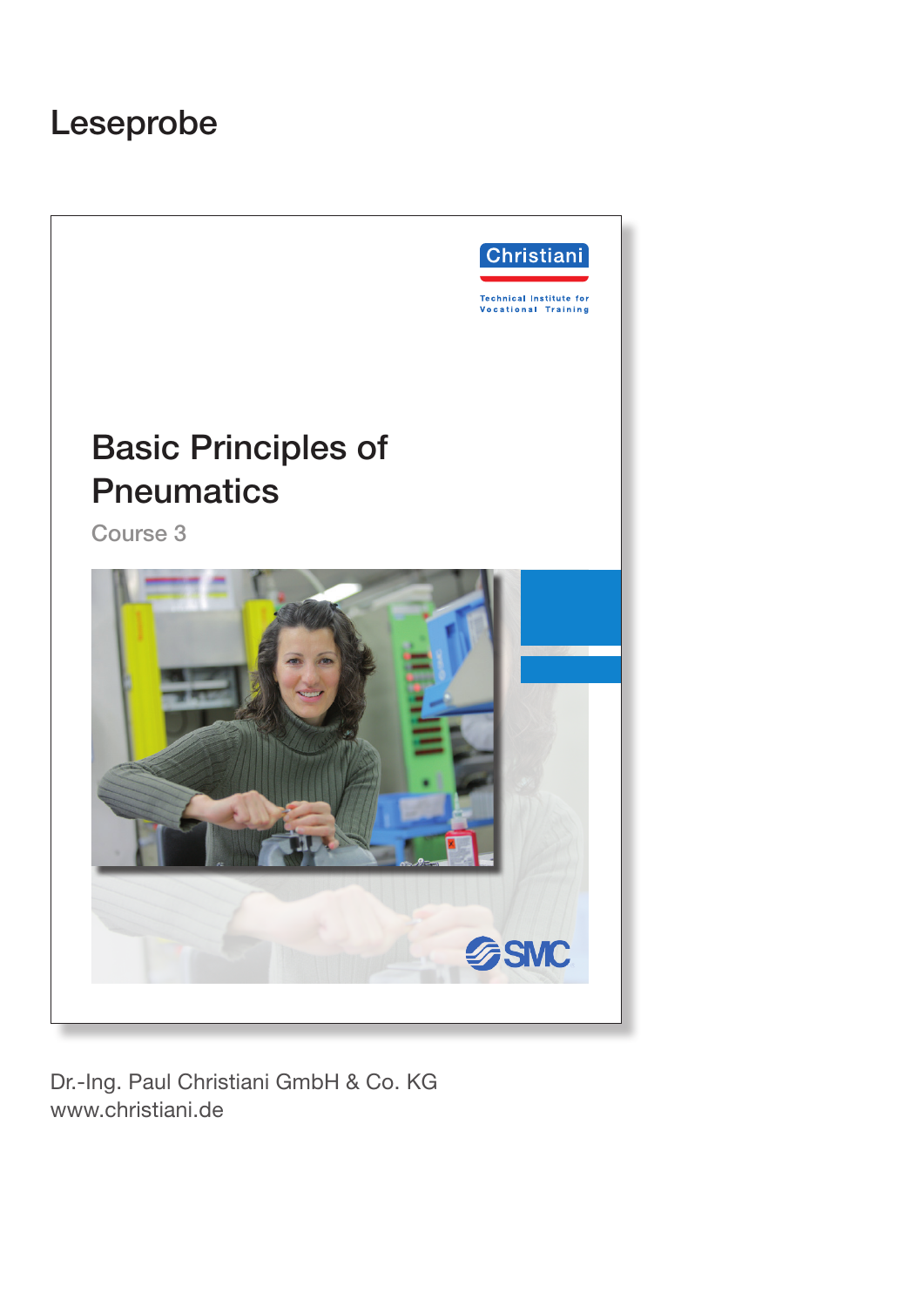

|                                               | Table of contents<br>3                                                                                                                                                                                                                                                                                                                                              |
|-----------------------------------------------|---------------------------------------------------------------------------------------------------------------------------------------------------------------------------------------------------------------------------------------------------------------------------------------------------------------------------------------------------------------------|
|                                               | Preface                                                                                                                                                                                                                                                                                                                                                             |
| <b>Advanced</b><br>pneumatics                 | Certain laws of physics must be observed to enable compressed air to be used as a<br>means of control and propulsion. This knowledge forms the basis of the functional prin-<br>ciples and requirements of pneumatics.                                                                                                                                              |
| Proportional<br>pneumatics                    | Systems are subject to either open-loop or closed-loop control. It is the job of closed-<br>loop control technology to bring specific variables such as temperature, speed, pres-<br>sure, etc. to the prescribed value. This sometimes involves purely pneumatic processes,<br>but often also includes electro-pneumatics, such as the use of proportional valves. |
| Vacuum<br>technology                          | Vacuum technology is used in cases where parts are difficult or impossible to take hold<br>of mechanically. Certain physical principles are important in this respect too. This chap-<br>ter explains how a vacuum is generated and monitored and describes the different sizes<br>and materials that are available for suction cups.                               |
| Link between<br>pneumatics and<br>electronics | Pneumatics is becoming increasingly integrated with electronics and links are being<br>formed between the two technologies. Bus systems play a key role when it comes to<br>incorporating pneumatics and electronics in a control system.                                                                                                                           |
|                                               | Index                                                                                                                                                                                                                                                                                                                                                               |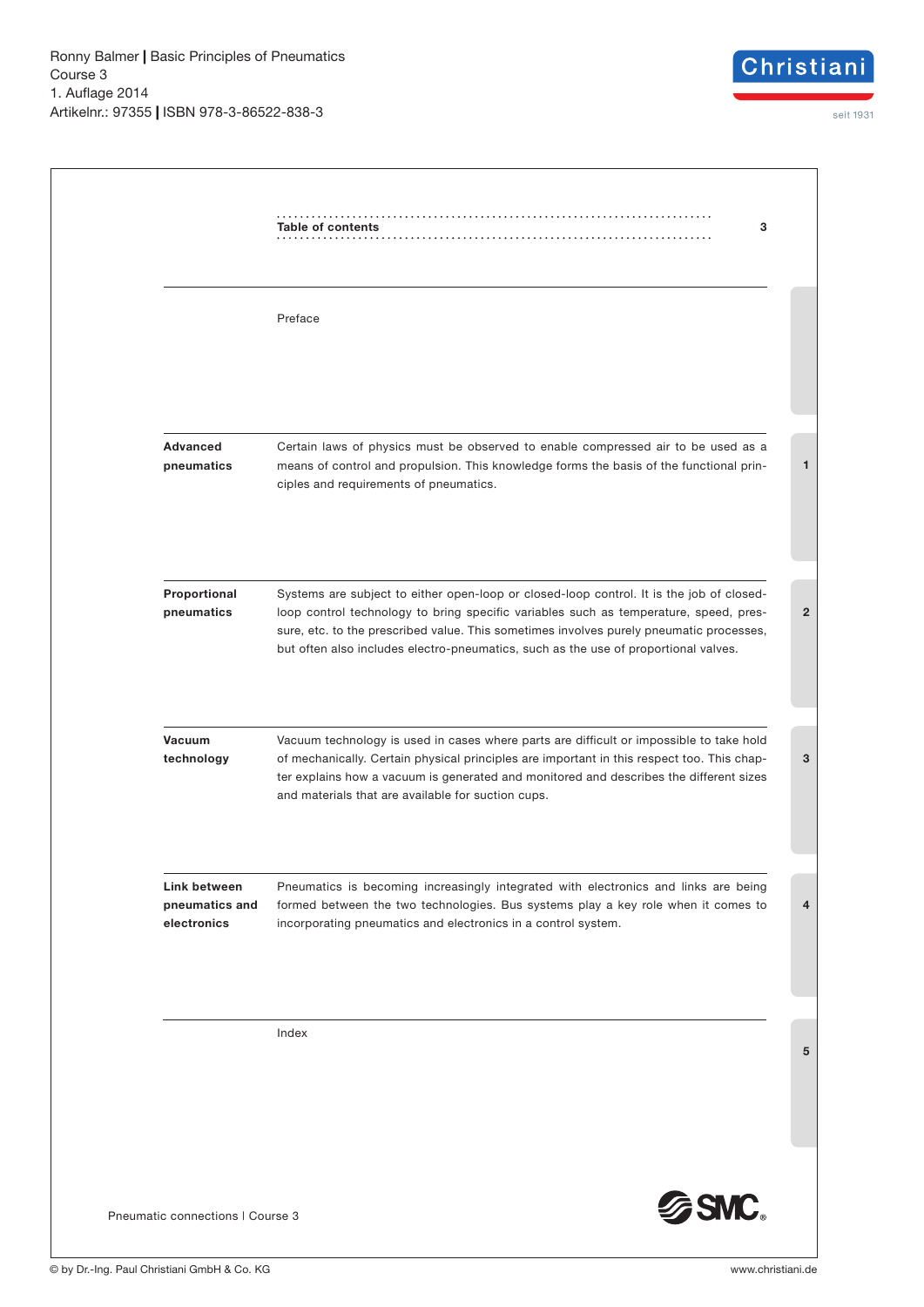

seit 1931

#### **5 Preface**

In industrial automation, there are all kinds of systems and components at work: mechanical, electrical, hydraulic and pneumatic elements are all used to generate motion and force in most cases. Thanks to their simplicity, value for money and excellent reliability – as well as the fact that they have hardly any impact on the environment – pneumatics have really taken hold, and can now be found in virtually every branch of industry. New industrial sectors with a focus on advanced techniques are where most pneumatic technology is found, although it also has a presence in long-established fields such as machine tools, the food industry, the automotive industry and the electrical industry. Semiconductors and integrated circuits are two examples of recent developments that pneumatics have been involved in: the technology is used in all the manufacturing stages of these components. Industry requirements in this area are growing and changing rapidly all the time, which means that SMC in turn is continually developing new components to accommodate this.

The aim of this coursebook is to convey to the reader how the different topics are linked but without discussing the mathematical relationships in detail. This publication is targeted at a wide readership (e.g. skilled workers, technicians, engineers, etc.). Once they have completed the coursebook, they will have the knowledge required to design a simple vacuum and pneumatics system. What's more, this course will look at the basic concepts of closed-loop and open-loop control technology but without considering the complicated mathematical calculations.

Given the lighting rate at which microprocessor technology is progressing, it is essential that we are always seeking out ways to broaden and enhance our understanding and knowledge of how pneumatics and electronics can interact with each other. With respect to sensors, control systems (PLCs, etc.) and bus systems in particular, major technological progress has been made in the last few years. In order to create a basis for decision-making, this coursebook provides an overview of how electronic components in industrial automation can be integrated with pneumatics.

Weisslingen, Switzerland 30th January 2012

### The authors

Ronny Balmer, SMC Pneumatik AG, Weisslingen, Switzerland Marc Schultheiss, SMC Pneumatik AG, Weisslingen, Switzerland Kurt Meier, M+S Industrielle Automation AG, Winterthur, Switzerland



Pneumatic connections | Course 3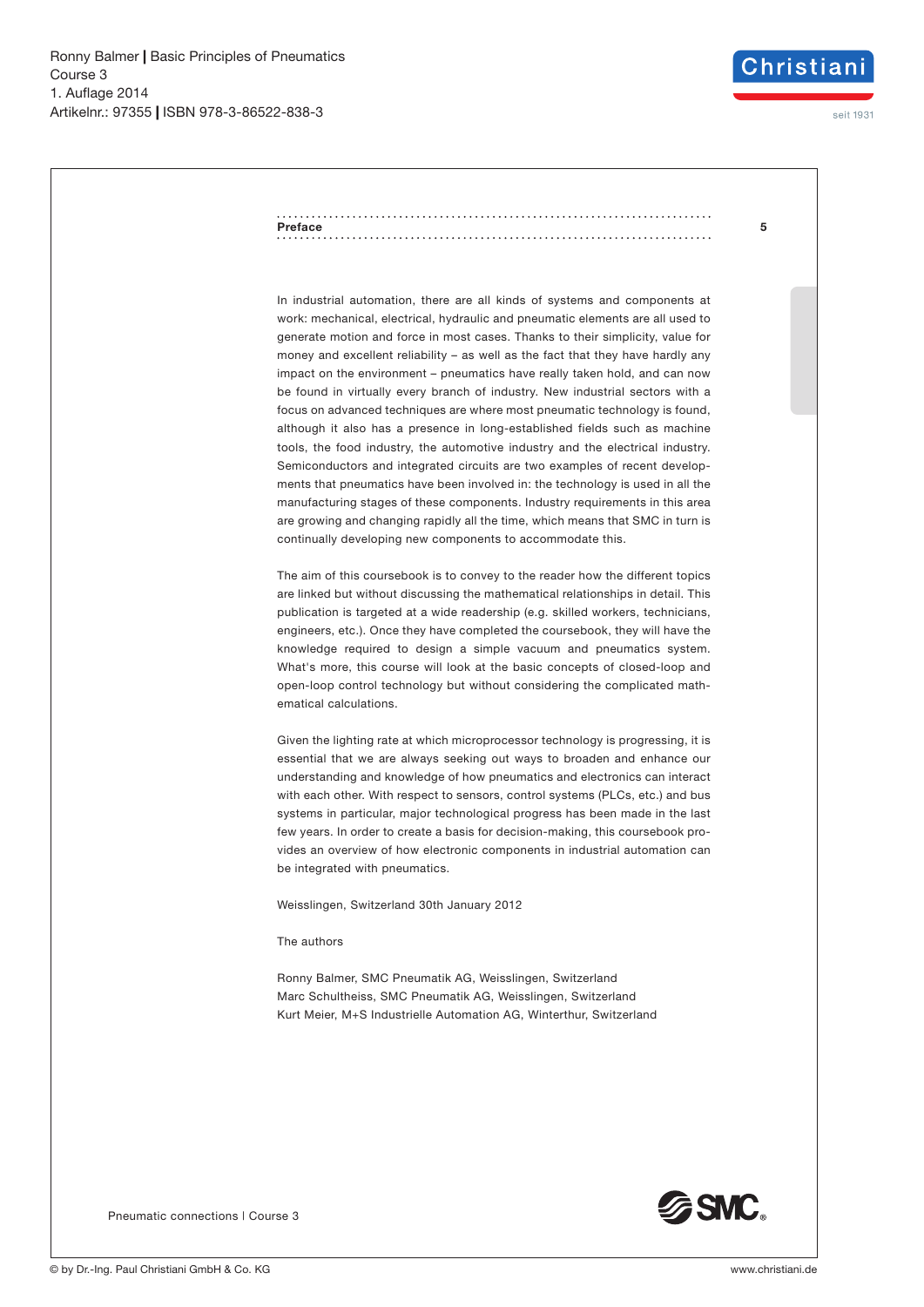

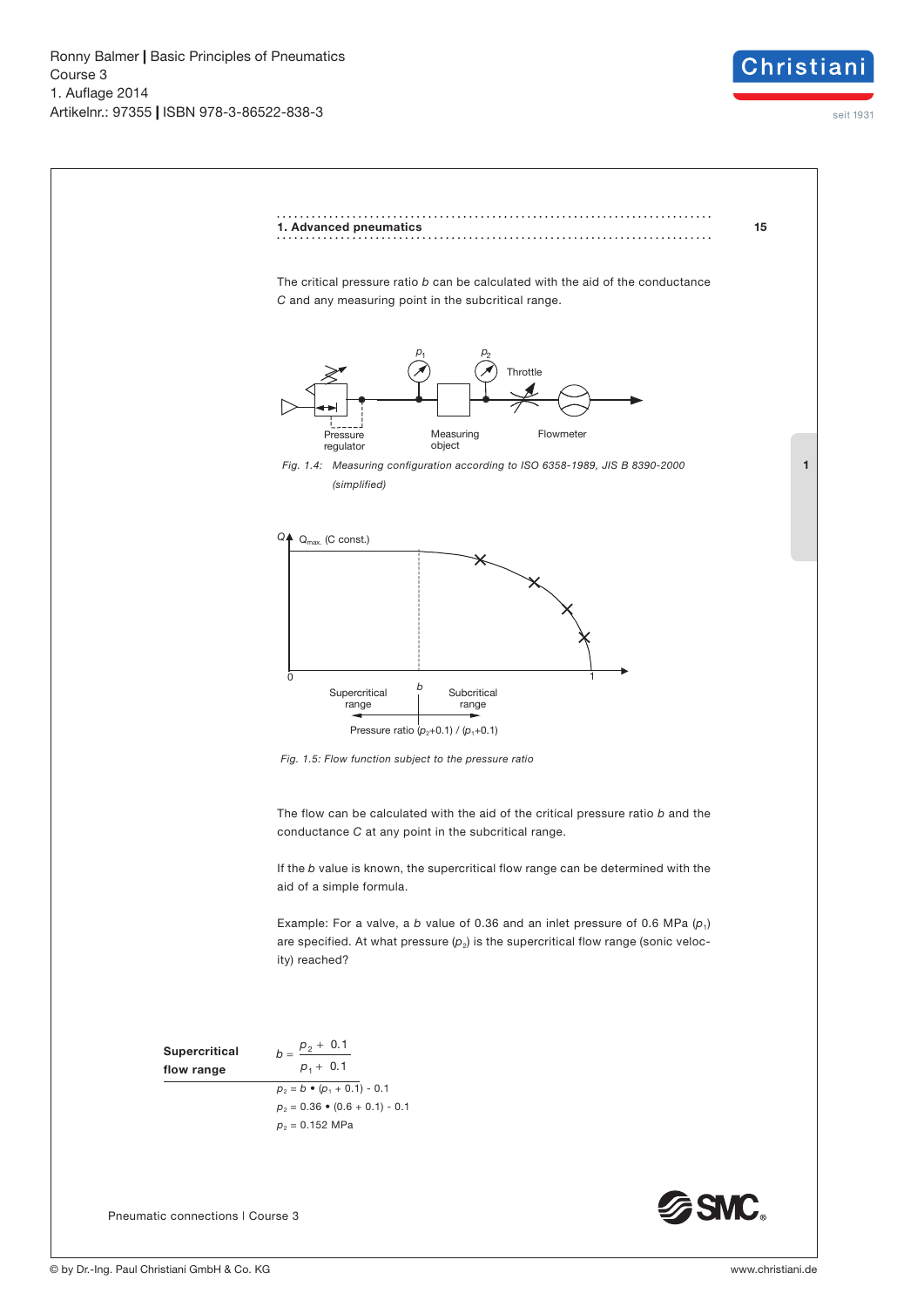**50**



**2. Proportional technology in pneumatics**

### **2.2 Positioners**

## **2.2.1 Basics**

**Nozzle/flapper system**

**Controlling element of a control unit**

The core element of certain positioners is the nozzle/flapper system. This forms part of the controlling element of a control unit. As shown in Fig. 2.12, the compressed air in *p*2 is proportional to the air gap distance g between the flapper and nozzle, however only in a range specified by the manufacturer. The flapper influences the air gap by means of a reference variable (pressure, temperature or electrical signal). A large air gap means a low pressure in *p*2. If there is no air gap, the inlet pressure *p*1 corresponds to the outlet pressure *p*2. The task is now to determine the optimum range of the gap during the development of a positioner.

The pressure from *p*2 is processed further in the actuator, for example to move a flap via a rotary actuator. The nozzle/flapper system demonstrates a constant level of internal air consumption, which is not recommended when working with inert gases as well as with very low pressures (up to 0.005 MPa).



*Fig. 2.12: Principle and pressure curve of a nozzle/flapper system*



Pneumatic connections | Course 3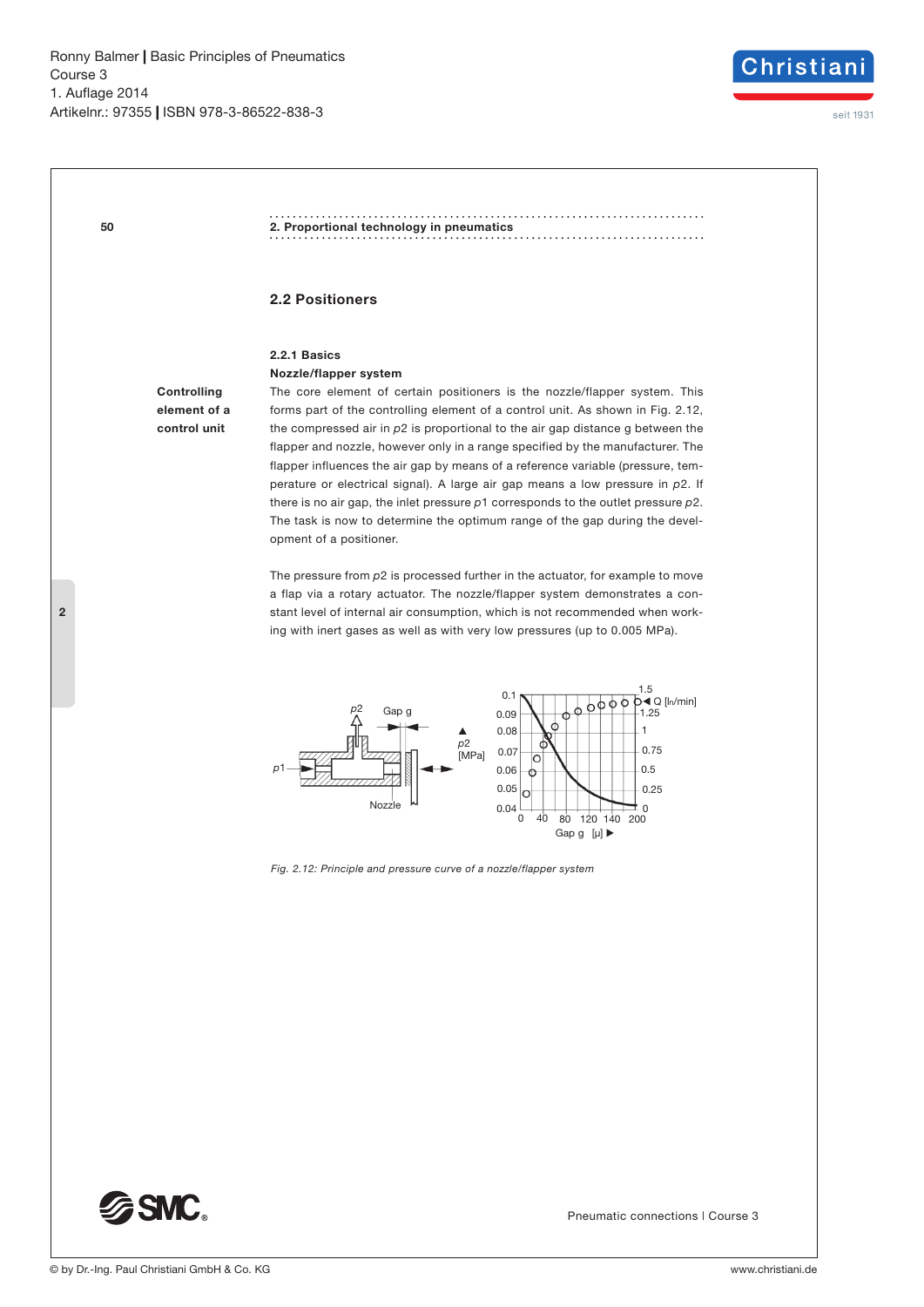